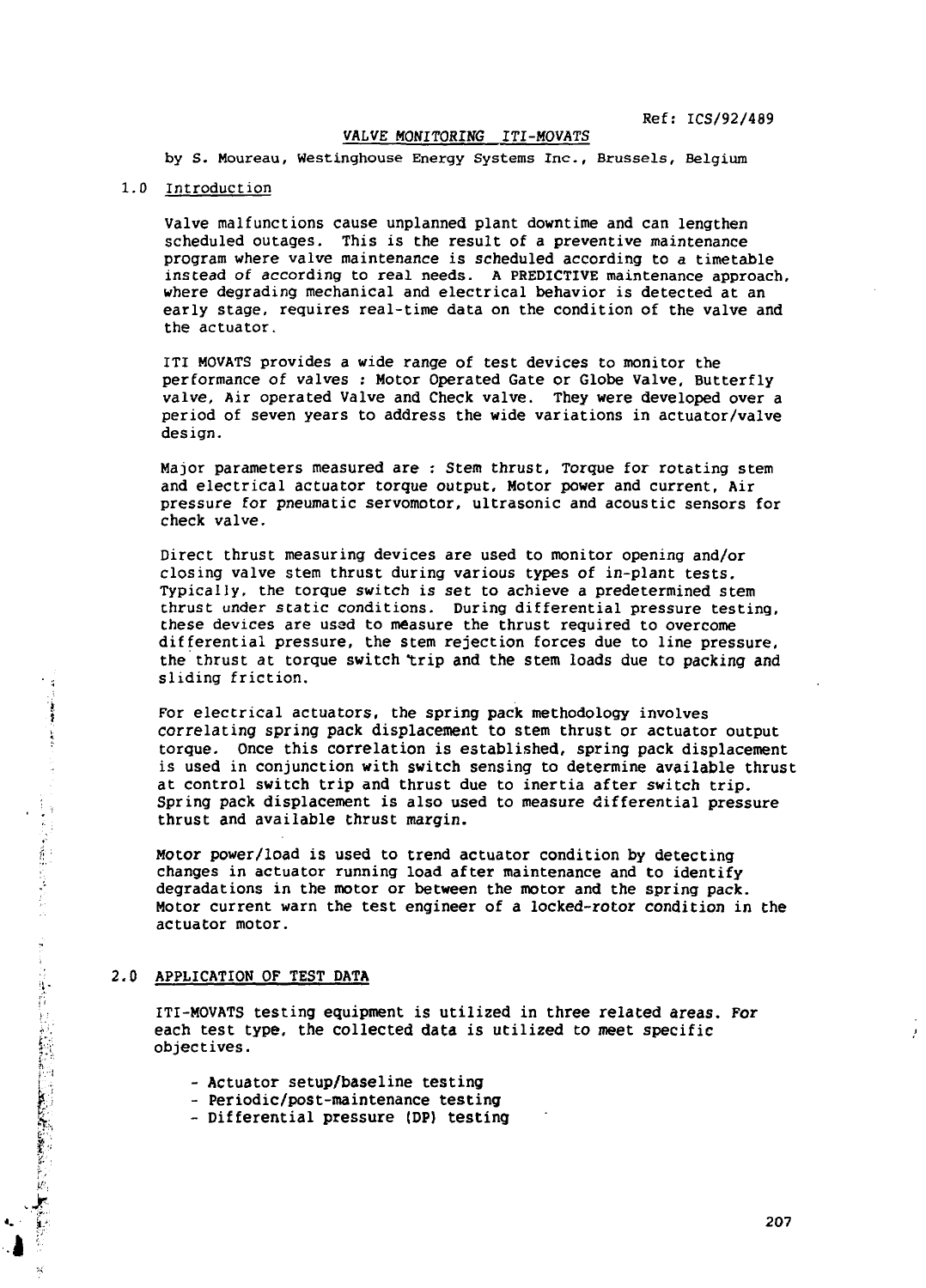#### 2.1 Actuator setup/baseline testing objectives

### Identify and correct actuator/valve degradations

a) Opening or closing stem thrust detect high running thrusts caused by packing over tightening or undersized upper bearing housing gaskets, deflect valve disc seating or unseating misalignment, loose stem nut lock nut and loose worm bearing lock nut.

b) Belleville washers or spring pack displacement measured is to evaluate the presence of specific abnormalities directly related to degradations in an electrical actuator or valve function as: Improper spring pack installation or function, misaligned valve guides, bent stem, incorrectly sized upper bearing gaskets, loose stem nut lock nut, and valve backseating.

c) Actuator output torque combined with stem thrust provides a direct measurement of the stem stem friction coefficient to evaluate the effectiveness of lubrication programs. The torque can be compared to spring pack displacement to evaluate degrading conditions between the spring pack and actuator output.

d) Motor power/current provides an indicator of a wide variety of degradations in the actuator as: Worn or broken gears, bent stems, changes in running load due to packing or valve friction coefficients, changes in running torque due to stem factor changes, and degradation of actuator lubrication,...

e) Limit and torque switch actuation points are used in conjunction with other parameters to identify certain MOV degradations related to the electrical circuits.

f) Actuator output torque and spring pack characteristics are measured and set using the Torque Test Stand and Packmate during refurbishment activities to diagnose actuator and spring pack condition.

#### Set Limit Switches

Switch sensing circuit data reflects specific limit switch actuation times. This data is used to document the stroke percentage of each switch trip. Thrust and/or spring pack traces are used in conjunction with switch sensing to ensure that the valve does not coast into the backseat after the open limit switch trips.

### Set Torque Switches

**in the second of the state of the contract of the contract of the contract of the contract of the contract of** 

a).The torque switch trip point is set to ensure that the actuator produces a specified amount of thrust in the open and close directions. The thrust can be measured by direct thrust measuring devices or using the spring pack methodology. To set the torque switch in the closing direction, a variety of direct thrust measuring devices are available.

b) Ensure that actuator thrust output does not exceed MOV limits. Total thrust is compared to actuator/valve stress limitations and thrust at  $j_{\rm t}$  thrust is computed to actuator/value stress limitations and thrust at  $\alpha$ torque switch trip is compared to calculated reduced voltage actuator output capability.

# Document final settings and establish baseline for monitoring

a) After all maintenance is performed and MOV switches are set, baseline full stroke traces are acquired to document final configuration and to provide a basis for future comparison.

é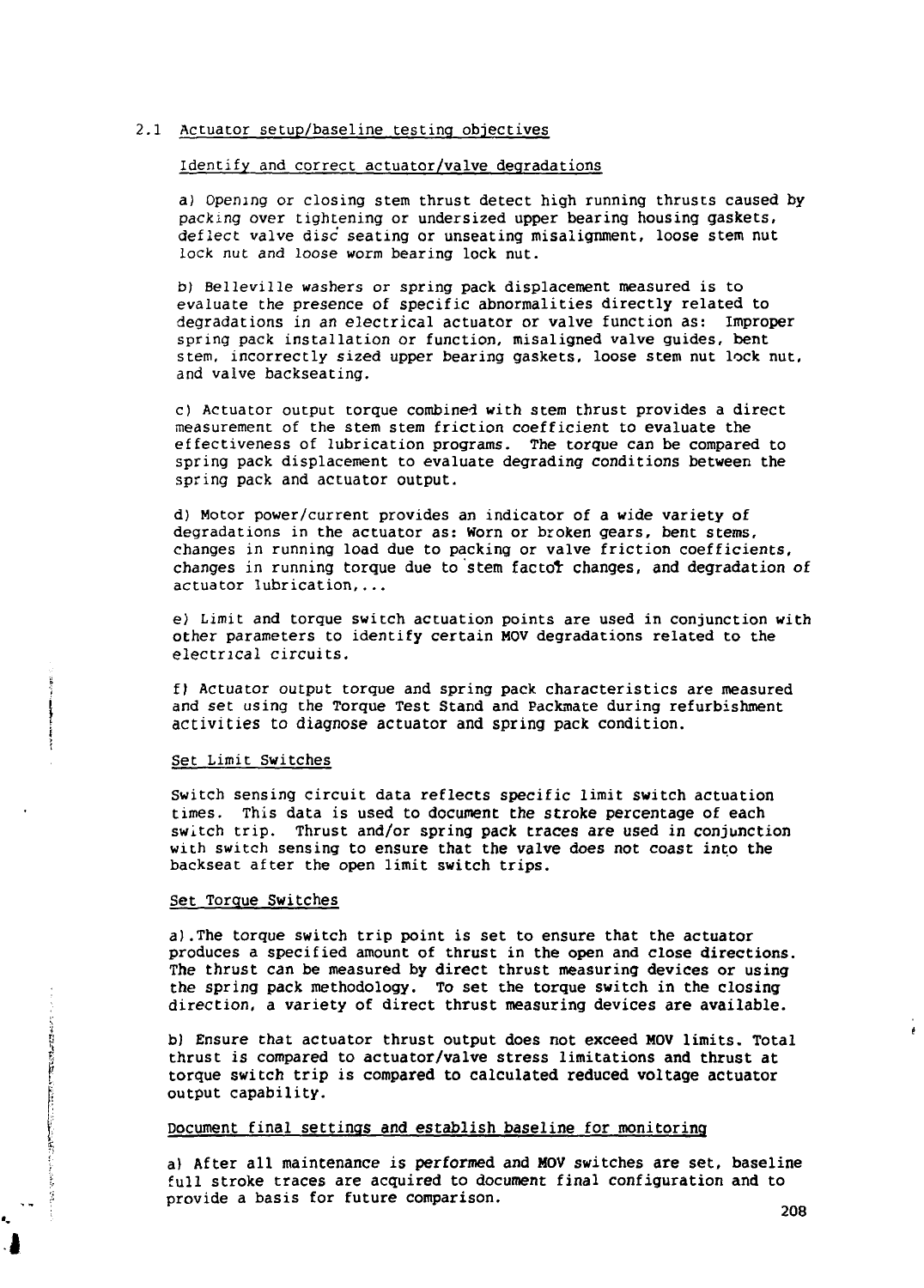b) Baseline data used for comparison to periodic or post-maintenance tests consists of motor power or current. Periodic or post-maintenance measurements of motor power are compared to baseline values to identify changes may indicate a significant reduction in available thrust.

# 2.2 Periodic/Post-Maintenance testing objective

Periodic/post-maintenance testing is to identify changes caused by degradation with time or by maintenance activities. The most convenient way is to monitor motor electrical performance at the MCC and compare it to baseline information. By establishing conservative criteria, MCC testing can be used as a screening test to determine whether additional investigation is warranted.

# 2.3 DP testing objectives

a) Identify the thrust required to overcome dynamic conditions during differential pressure testing. Thrust and switch actuations are monitored and the maximum thrust due to DP is measured. This data may be included as part of a data base to predict thrust targets for other MOVs, or it may be used to estimate the requirements for the same valve at higher differential pressures.

b) If the test is at or near expected worst case conditions, identify the margin available between the thrust required to overcome DP and the thrust at which the torque switch trips (close direction). In addition to maximum thrust occurring due to DP, thrust at torque switch trip is identified. This margin represents the maximum amount that the available thrust of an MOV can decrease before operability is impaired.

c).Ensure that the open torque switch bypass covers dynamic unseating. Stem thrust and switch actuations are monitored during the open stroke. Valve cracking and unseating are verified to occur before the open torque switch is enabled.

#### 3.0 Testing equipment

l

i

The parameters typically measured with the MOVATS diagnostics system and the devices used to measure them are described as follows :

3.1 Torque/Thrust: The "Torque/Thrust Cell" measures torque and thrust directly and simultaneously at exceptionally high accuracies. It allows the measurement of the operating efficiency of the power screw by determining the "stem factor". Easily mounted at the yoke-to-actuator interface due to a unique split design.

I' 3.2 Stem Thrust: Stem thrust can be measured by stem-mounted devices that : clamp on the solid or threaded portion of the stem and measure stem strain Load cell mounted on top of the actuator is used to measure stem thrust in the opening direction. Either the stem or a stem extension makes contact with the load cell as the valve is operated in the open direction causing the torque switch to trip. The Split-Nut Load Bar is a stem-mounted device that fits on the threaded part of the stem and uses load cells to stop stem travel in : either direction used to measure stem thrust. It measures all of the thrust above running load, and since it stops valve motion, it measures thrust at torque switch trip and thrust due to inertia.

÷,  $\bar{\mathcal{O}}$ 

 $\frac{1}{d}$